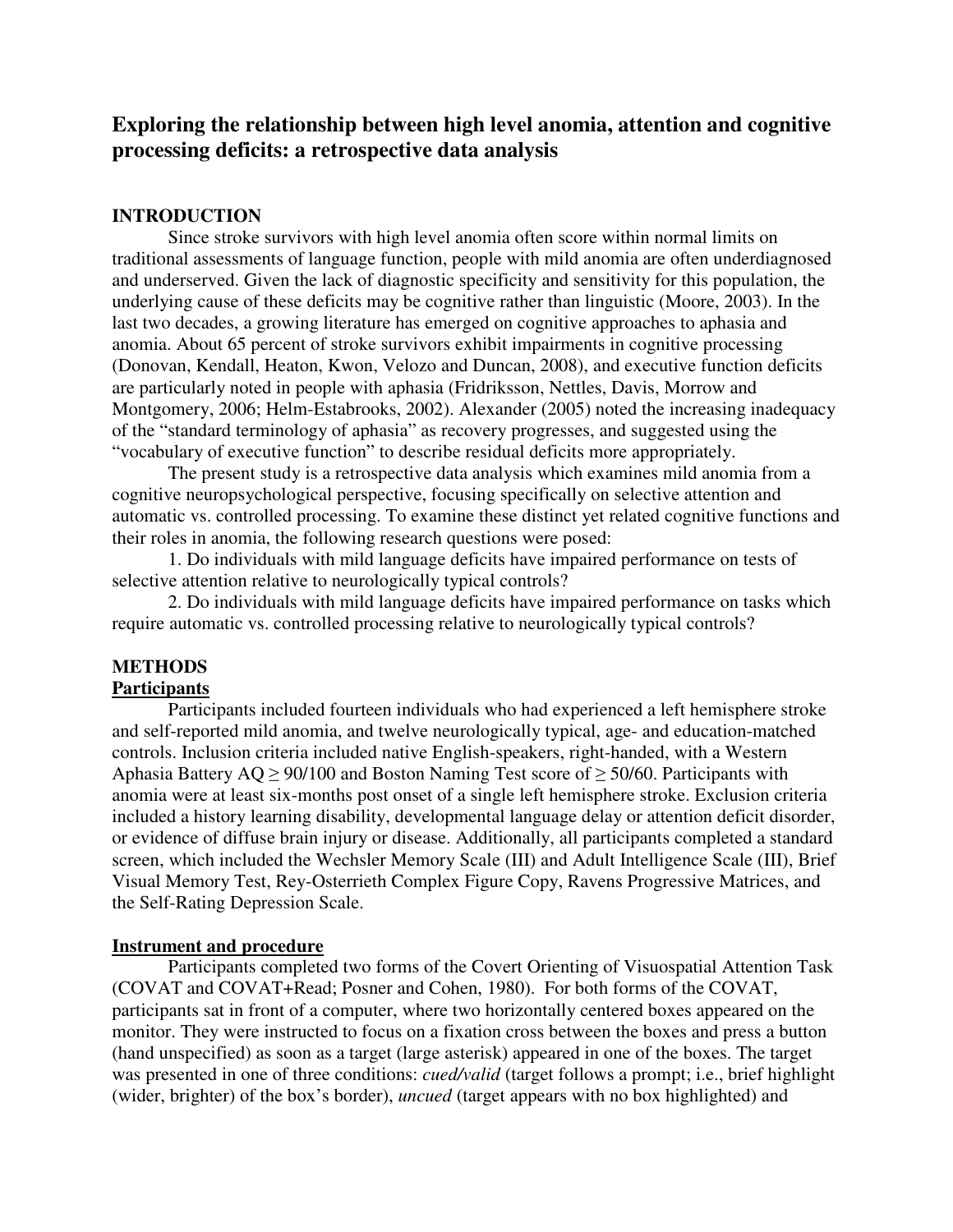*invalid* (target appears in the box opposite the one highlighted) conditions. Targets appeared equally within two interstimulus (cue to target) intervals (ISI): 100 and 800 msec. The 100 msec ISI is thought to assess automatic processing, while the 800 msec ISI is thought to assess controlled processing (Hagoort, 1993; Petry, Crosson, Gonzalez Rothi, Bauer and Schauer, 1994).

The COVAT+Read task introduced a language interference component to test selective attention. In this task, participants were instructed to focus on the fixation cross between boxes, and read aloud a word which appeared in its place while continuing with the primary COVAT task. The one- and two-syllable, high-frequency, English words appeared 100 msec after trial initiation (and before a cue, if present).

In total, the experimental task consisted of five blocks of 48 trials each (i.e., 240 trials), with one-minute rest between each block.

#### **RESULTS**

To answer Research Question 1 – *Is there a significant between-group difference on tasks of selective attention?* – a two-by-two repeated measures ANOVA was used to examine group differences on COVAT type (COVAT, COVAT+Read) by participant group (anomic, typical control) in the 800 msec ISI condition. The results showed no significant difference between groups on COVAT alone  $(F(1, 24) = .952, n.s.)$ ; however, significant between-group differences were found on COVAT+Read (F(1, 24) = 5.336, p < .05) with the anomia group significantly slower than typical controls. In other words, the anomia group's performance was similar to controls during the COVAT task alone, but slowed significantly when the task was performed with linguistic interference. *See Table 1 and Figure 1.* 

To answer Research Question 2 – *Is there a significant between-group difference on tasks which require automatic vs. controlled processing?* – a two-by–two (COVAT type x ISI x group) repeated measures ANOVA was used. No significant difference was seen between groups in either ISI condition (100:  $F(1,24)=972$ , n.s.; 800:  $f(1,24)=2.778$ , n.s.). Therefore, participants showed no difference from their typical counterparts on automatic vs. controlled processing when performing the COVAT task alone. *See Table 2 and Figure 2*. However, the 100 msec ISI during COVAT+Read also shows a significant between-group difference,  $F(1,24) = 14.547$ ,  $p <$ .005, indicating a potential deficit in automatic processing in the presence of linguistic interference. *See Table 3 and Figure 3.* 

#### **DISCUSSION**

When comparing the COVAT and COVAT+Read tasks at 800 msec, participants with mild anomia were significantly slower when linguistic interference was present. These results, similar to Murray, Holland and Beeson (1997), Murray (2002), and aligning with McNeil, Odell and Tseng (1991), provide evidence that individuals with anomia have difficulty attending to priority stimuli in the presence of linguistic distraction, i.e. they demonstrate impaired selective attention. Specifically, these individuals may not be able to appropriately suppress non-priority stimuli, even when the primary task is non-linguistic. These findings support the need for diagnostic protocols which include a detailed assessment of attention for people reporting mild anomia to more fully understand the impairment.

Regarding automatic vs. controlled processing, participants with anomia show no difference from typical participants when examining automatic vs. controlled processing on the COVAT task in isolation. Post-hoc analysis, however, revealed a significant difference between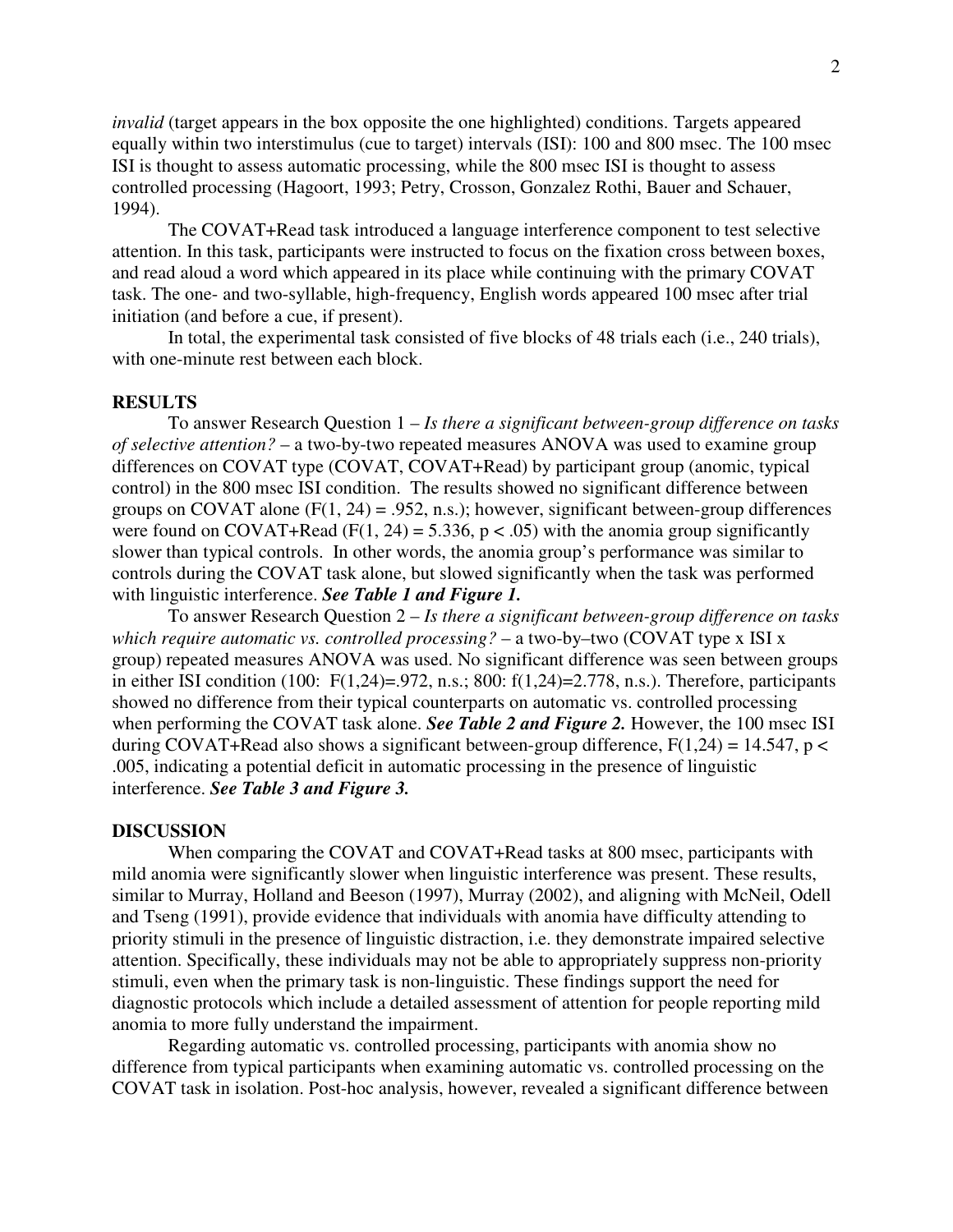these groups when linguistic interference was introduced. The participants with anomia were significantly slower than typical controls at the 100 msec ISI on COVAT+Read. In other words, participants with anomia showed notably slower reaction times compared to typical controls during automatic processing on the task with linguistic interference, indicating possible deficits in automatic processing when linguistic processing is required. Consistent with previous research (Copland, Chenery and Murdoch, 2001; Petry, Crosson, Gonzalez Rothi, Bauer and Schauer,1994), individuals with anomia may not be able to inhibit items activated through the automatic processing mechanism of spreading activation. If inhibition during automatic processing is impaired, lexical selection during discourse may be difficult. It is also possible that automatic processing is slowed overall when processing resources are allocated for multiple tasks, one of which is linguistic.

#### **Conclusion**

 This study provides evidence that deficits in selective attention may be a source of impairment for people experiencing mild anomia. Additionally, while automatic and controlled processing appears to be intact during task performance in isolation, automatic processing may also be impaired in the presence of a linguistic distraction. Given these results, it follows that assessment and treatment for mild anomia should consider these deficits as a likely component of the impairment. Furthering this line of research will ultimately improve service provision for those with mild anomia.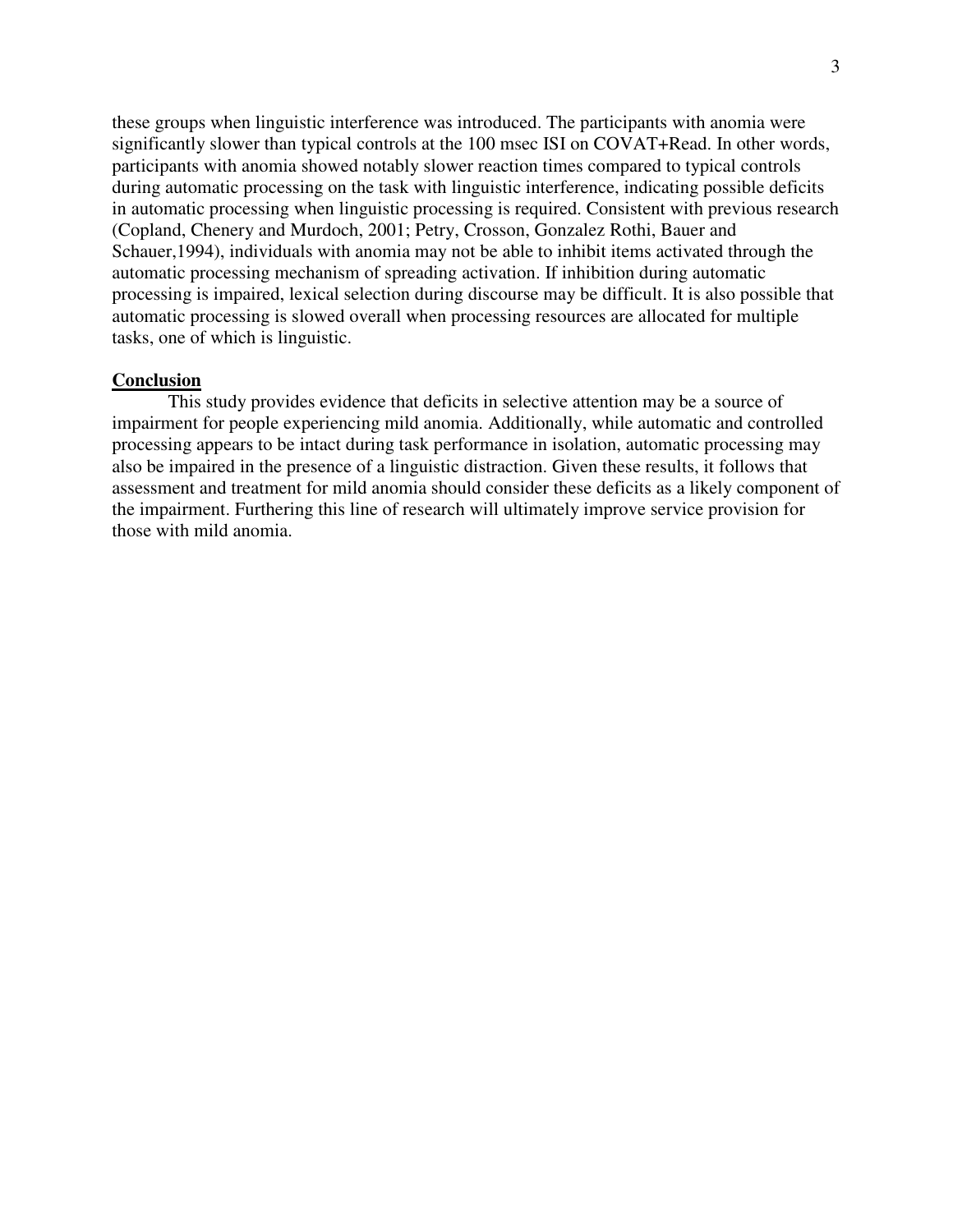#### **REFERENCES**

- Alexander, M (2005). Impairments of procedures for implementing complex language are due to disruption of frontal attention processes. *Journal of the International Neuropsychological Society*, 12, 236-247.
- Copland, DA, Chenery, HJ and Murdoch, BE (2002). Hemispheric contributions to lexical ambiguity resolution: Evidence from individuals with complex language impairment following left-hemisphere lesions. *Brain and Language*, 81, 131-143.
- Donovan, NJ, Kendall, DL, Heaton, SC, Kwon, S, Velozo, CA, Duncan, PW (2008). Conceptualizing functional cognition in stoke. *Neurorehabilitation and Neural Repair*, 22, 122-135.
- Fridriksson, J, Neetles, C, Davis, M, Morrow, L, Montgomery, A (2005). Functional communication and executive function in aphasia. *Clinical Linguistics & Phonetics*, 20(6), 401-410.
- Hagoort, P (1993). Impairments of lexical-semantic processing in aphasia: evidence from the processing of lexical ambiguities. *Brain and Language*, 45, 189-232.
- Helm-Estabrooks, N (2002). Cognition and aphasia: a discussion and study. *Journal of Communication Disorders*, 35, 171-186.
- Kaplan, E, Goodglass, H & Weintraub, S (1983). *The Boston Naming Test*. Philadelphia, PA: Lea & Febiger.
- Kertesz, A (1982). *Western Aphasia Battery*. New York: Grune & Stratton.
- McNeil, MR, Odell, K and Tseng, CH (1991). Toward the integration of resource allocation into a general theory of aphasia. *Clinical Aphasiology*, 20, 21-39.
- Moore, AB (2003). VA RR&D Advanced Career Development Grant. 2003-2006. Linguistic and cognitive profiles of patients with mild aphasia.
- Murray, LL, Holland, AL, Beeson, PM (1997). Auditory processing in individuals with mild aphasia: a study of resource allocation. *Journal of Speech, Language and Hearing Research*, 40, 792-808.
- Murray, LL (2002). Attention deficits in aphasia: presence, nature, assessment and treatment. *Seminars in Speech and Language*, 32, 2, 107-116.
- Petry, MC, Crosson, B, Gonzalez Rothi, LJ, Bauer, RM, and Schauer, CA. (1994). Selective attention and aphasia in adults: preliminary findings. *Neuropsychologia*, 32-11, 1397-1408.
- Posner, MI and Cohen, Y (1980). In *Tutorials in Motor Behavior*, GG Stelmach and J Requin (Editors), pp. 243-258. North Holland, Amsterdam.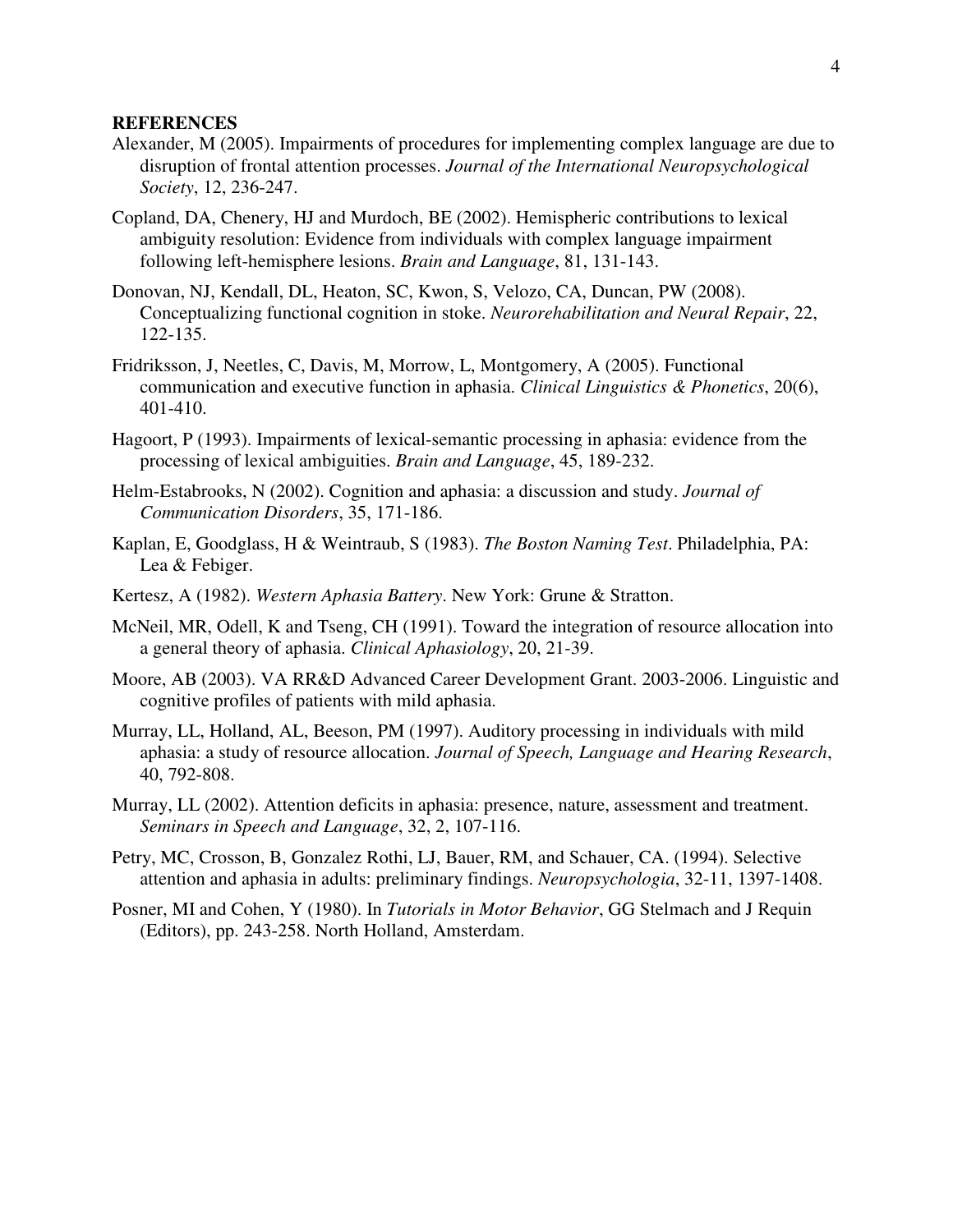## **APPENDIX**

|                        | Anomia Group | Control Group |
|------------------------|--------------|---------------|
| COVAT at 800 msec      | 515.49       | 476.18        |
| COVAT+Read at 800 msec | 654.61       | 497.75        |

*Table 1. Group mean reaction times (msec) at 800 msec by COVAT type.* 



*Figure 1. Group mean reaction times (msec) by COVAT type at 800 msec.* 

|                   | Anomia Group | Control Group |
|-------------------|--------------|---------------|
| COVAT at 100 msec | 592.41       | 507.59        |
| COVAT at 800 msec | 515.49       | 476.18        |

*Table 2. Group mean reaction times (msec) at 100 and 800 msec for COVAT alone.*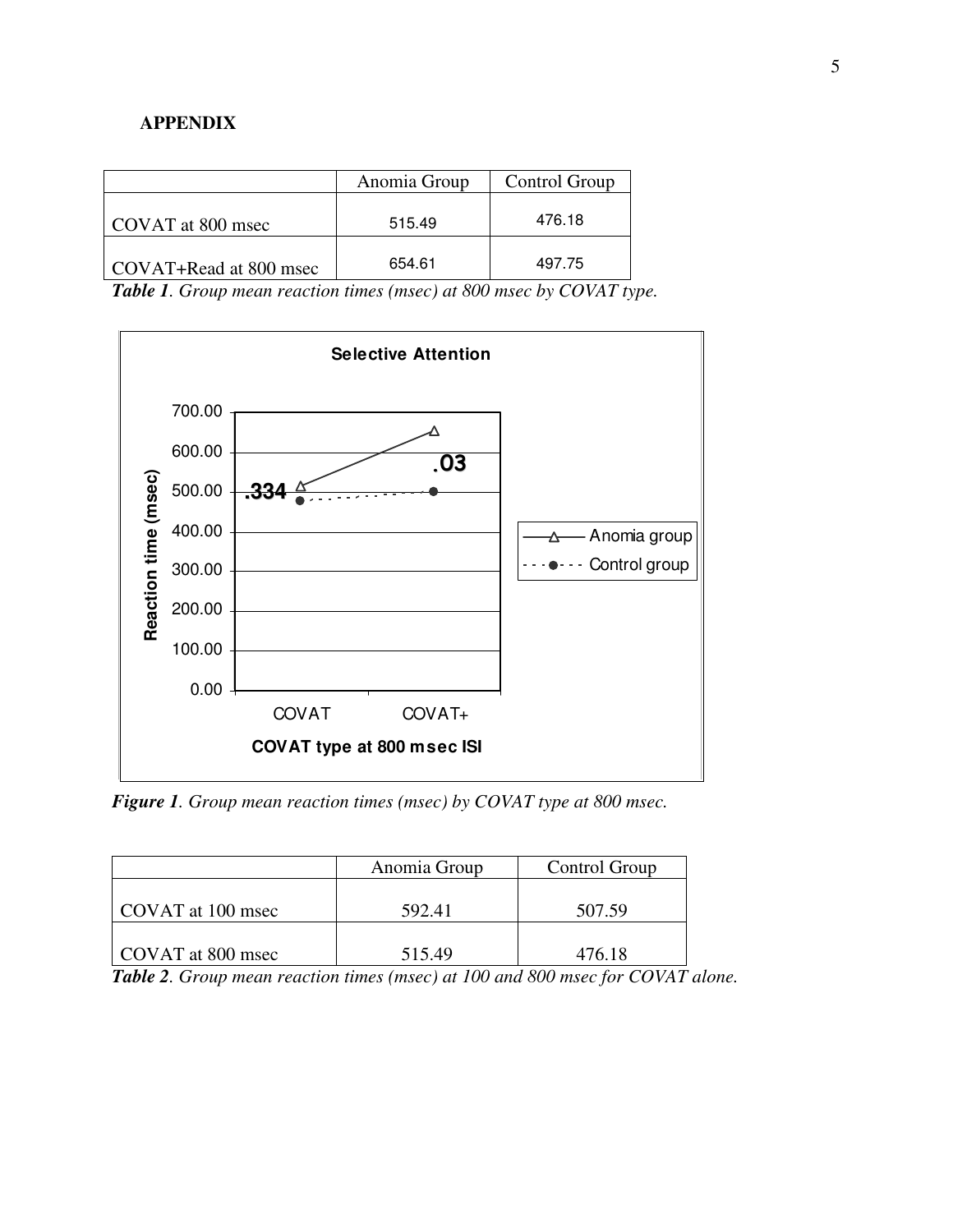

*Figure 2. Group mean reaction times (msec) by ISI for COVAT alone.* 

|                        | Anomia Group | Control Group |
|------------------------|--------------|---------------|
| COVAT+Read at 100 msec | 943.70       | 603.26        |
| COVAT+Read at 800 msec | 654.61       | 497.75        |

*Table 3. Mean reaction times (msec) for each group at 100 and 800 msec for COVAT+Read.*